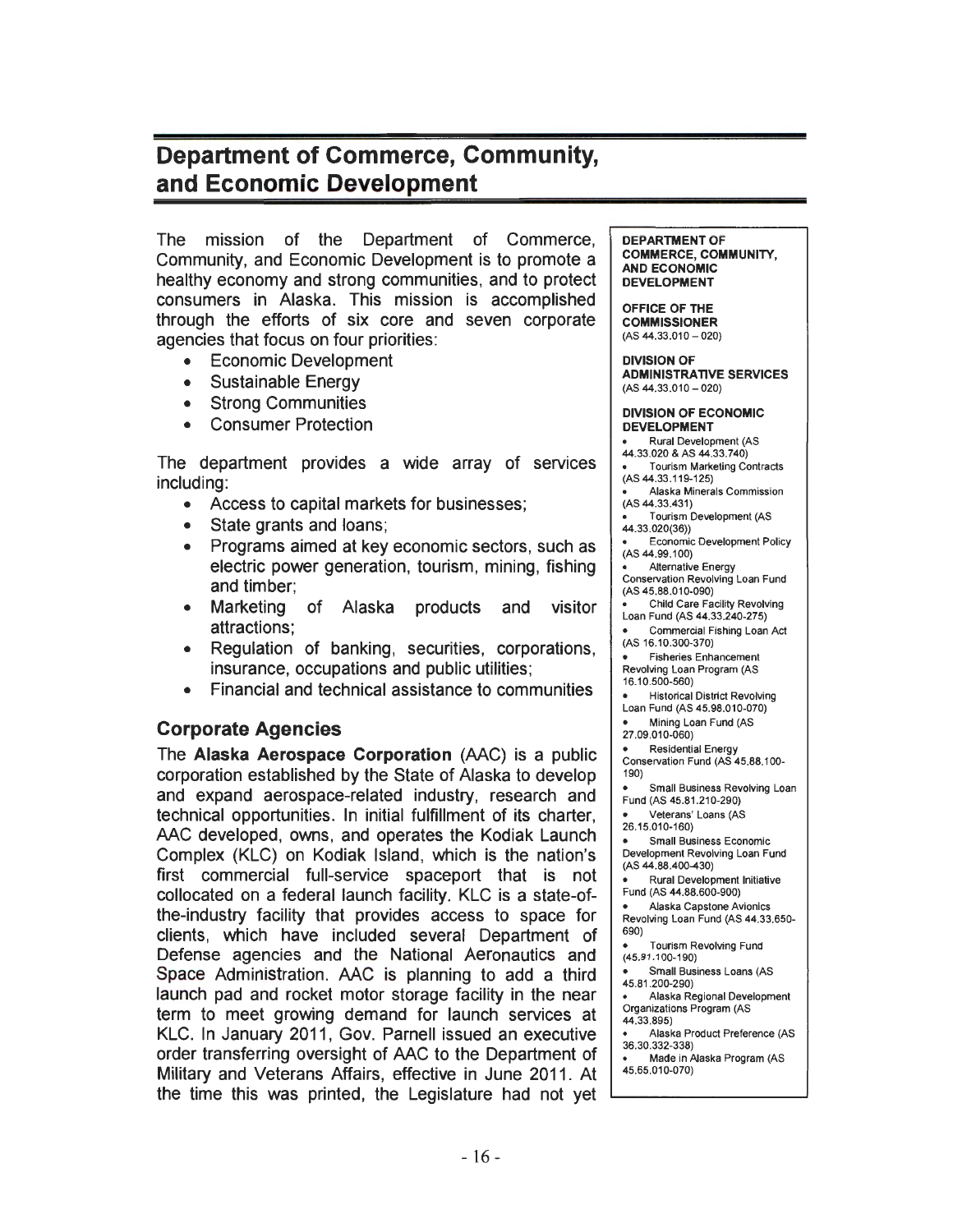acted on the executive order.

The Alaska Energy Authority (AEA) operates and maintains the existing state-owned power projects (Bradley Lake hydroelectric project, Larsen Bay hydroelectric project and the Anchorage-Fairbanks lntertie). Through a variety of financial and technical assistance programs, AEA also assists in the development of safe, reliable and effective energy systems throughout Alaska that are financially viable and environmentally sound. Emphasis is placed on rural energy programs in an effort to promote economic development and to advance the quality of life in remote areas of Alaska. Programs administered by AEA to assist in these objectives include Power Cost Equalization, which seeks to equalize the cost of electricity between urban and rural Alaska; Bulk Fuel Upgrades; Rural Power System Upgrades; Power Project loans; Bulk Fuel loans; Energy Conservation and Efficiency, and Alternative Energy Development.

The Alaska Industrial Development and Export Authority (AIDEA) is a public corporation that provides the means of financing industrial, manufacturing, export and other business enterprises to further the overall goal of developing and diversifying the state's economic base. The authority supports economic development through a number of different programs. Under the Loan Participation Program, the authority works with financial institutions, such as banks, to participate up to 90 percent to a maximum of \$20 million in permanent financing for business enterprises, such as hotels, retail and office buildings, warehouses and fishing vessels. The Business and Export Assistance Program provides the financial institution up to an 80 per cent guarantee of the principal balance of a loan to a maximum of \$1 million for working capital, real property, or equipment acquisition or export transactions.

Through its Development Finance Program, the authority also encourages economic development through direct ownership of transportation infrastructure, ports, airports, utilities, and other public-use facilities. To be eligible for AIDEA funding, a project must be essential for the economic well-being of an area and must produce adequate revenues to repay the bonds sold to finance the project. The authority works closely with local governments and approves projects compatible with the local economy and supported by the community.

Department of Commerce, Community, and Economic Development (AS 44.33.020)

DIVISION OF COMMUNITY and REGIONAL AFFAIRS Advise and assist local governments (AS 44.33.020) Rural Development (AS 44.33.020 & AS 44.33.740) Various Grant Programs (AS 44.33.020 (10, 18, & 20)) Rural Utility Business Advisory Program (AS 44.33.740) Bulk Fuel Storage Facility Grant Fund (AS 44.33.750) Classification, Alteration of Municipalities (AS 29.04 & AS 29.06) Appointment, Qualification and Terms of LBC (AS 39.05.060) Local Boundary Commission (AS 44.33.810-AS 44.33.828, AS 44.33.020 (4)) Municipal Lands Trust (AS 44.33.755) Alaska Coastal Management Program (AS 44.33.781) Municipal Capital Project Matching Grant Program (AS 37.06.010) Unincorporated Capital Project Matching Grant Program (AS 37.06.020) Grants to Municipalities (AS 37.05.315) Grants to Named Recipients (AS 37.05.316) Grants to Unincorporated Communities (AS 37.05.317) Community Revenue Sharing (AS 29.60.850) Bulk Fuel Bridge Loan Program (AS 29.60.660) DIVISION OF BANKING & **SECURITIES** Banks and Financial Institutions (AS 06) Alaska Corporations Code (AS 10.06) Alaska BIDCO Act (AS 10.13)  $\bullet$ Alaska Revised LLC Act (AS 10.50) Uniform Land Sales Practices Act (AS 34.55) Community Development Quota (AS 44.33.020 (11) & AS 44.33.113) Commercial Fishing and Agriculture Bank (AS 44.81) Alaska Securities Act (AS  $45.55)$ Takeover Bid Disclosure Act (AS 45.57 DIVISION OF INSURANCE (AS21) DIVISION OF CORPORATIONS, BUSINESS, AND PROFESSIONAL LICENSING Centralized Licensing (AS 08.01 )

 $\bullet$  Miscellaneous Provisions (AS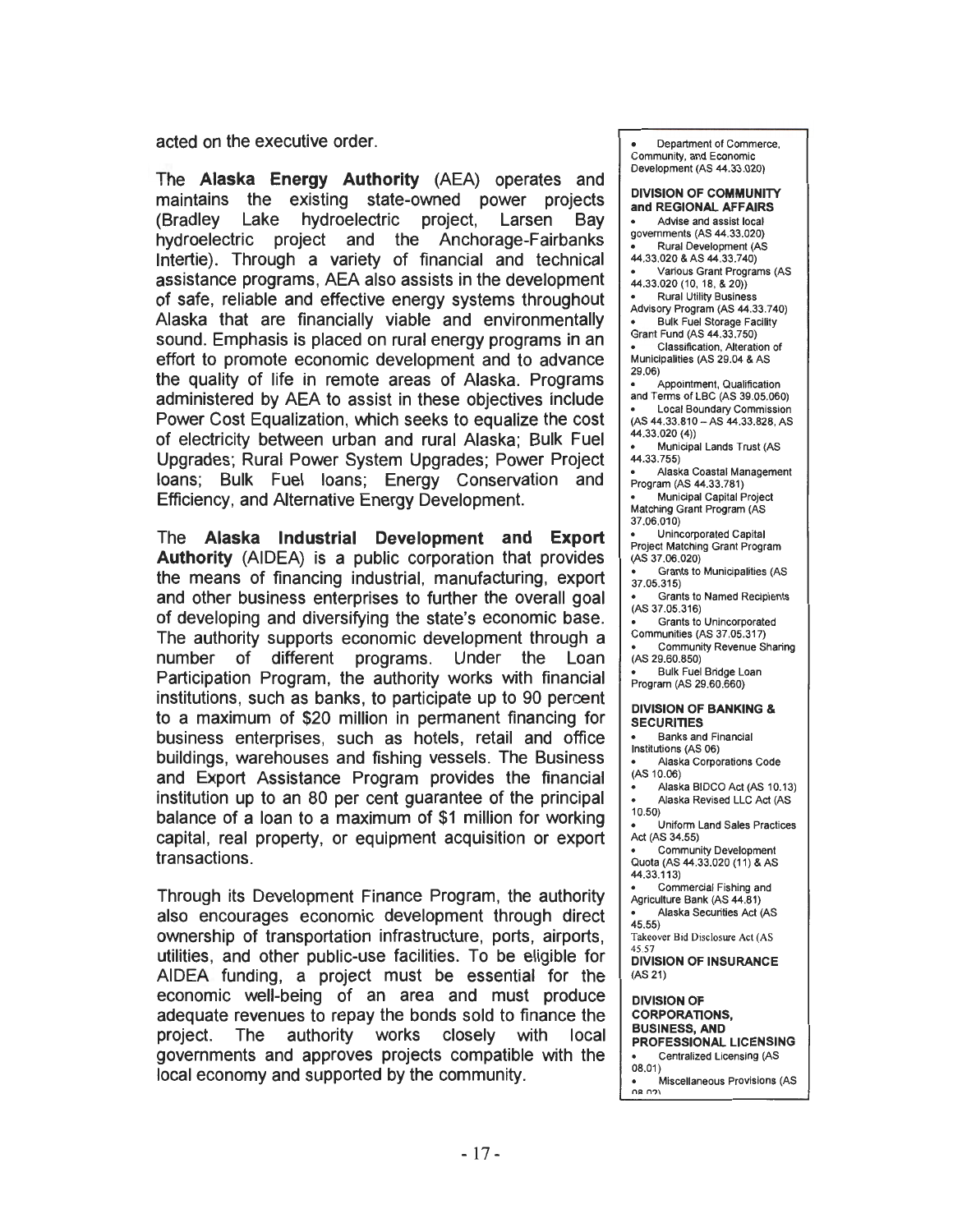The authority is governed by a seven-member board, which it shares with AEA. The board is comprised of the commissioners of the departments of Revenue and Commerce, Community, and Economic Development, and five public members appointed by the Governor.

The Regulatory Commission of Alaska (RCA) regulates public utilities and pipeline carriers by certifying qualified providers of public utility and pipeline services and ensuring that jurisdictional utilities and pipeline carriers provide safe and adequate services and facilities at just and reasonable rates, terms, and conditions. The commission also determines eligibility and the per-kilowatt-hour support for electric utilities under power cost equalization. It is governed by a board of five commissioners appointed by the Governor.

The Alaska Railroad Corporation operates and manages the Alaska Railroad, which the federal government sold to the state in 1985. It is a public corporation with a legal existence independent of, and separate from, the State, and is governed by the board of directors consisting of the commissioners of the departments of Commerce, Community, and Economic Development and Transportation and Public Facilities, and five public members appointed by the Governor.

The Railroad operates year-round rail freight and passenger service from Seward to Anchorage and into the Interior city of Fairbanks. The Railroad also owns approximately 36,000 acres of land, half of which is devoted to operations, and the other half is available for lease. Mandated by law to be a self-supporting corporation, the Railroad fosters and promotes the long-term economic growth and development of the State.

The Alaska Seafood Marketing Institute (ASMI) was created in 1981 by the Alaska Legislature. It is a partnership of state government and private industry under the Department of Commerce, Community, and Economic Development, funded by the Alaska seafood industry, the State of Alaska and the federal government. ASMl's programs, which promote Alaska-brand seafood and conduct food safety and quality assurance education, are guided by a seven-member Board of Directors appointed by the Governor, which is made up of commercial fishermen and representatives of large and small seafood processing firms. Three ex-officio members, representing the two chambers of the Legislature and DCCED Commissioner's

Termination. Continuation and Reestablishment of Regulatory Boards (AS 08.03) Board of Public Accountancy (AS 08.04) Board of Barbers and Hairdressers (AS 08.13) Board of Chiropractic Examiners (AS 08.20) Board of Professional Counselors (AS 08.29) Board of Dental Examiners {AS 08.36) State Board of Registration for Architects, Engineers, and Land Surveyors (AS 08.48) Board of Marine Pilots (AS 08.62) Board of Marital and Family Therapy (AS 08.63) State Medical Board (AS 08.64) Board of Certified Direct Entry Midwives (AS 08.65) Board of Nursing (AS 08.68) Board of Examiners in Optometry (AS 08.72) Board of Pharmacy (AS 08.80) State Physical Therapy and Occupational Therapy Board (AS 08.84) Board of Psychologists and Psychological Associate Examiners (AS 08.86) Board of Certified Real Estate Appraisers (AS 08.87) Real Estate Commission (AS 08.88) Board of Social Work Examiners (AS 08.95) Board of Veterinary Examiners (AS 08.98) Regulation of Acupuncturists (AS 08.06) Regulation of Audiologists and Speech-language Pathologists (AS 08.11) Regulation of Construction Contractors (AS 08.18) Regulation of Collection Agencies (AS 08.24) Regulation of private professional guardians and private professional conservators (AS 08.26) Regulation of Dental Hygienists and Assistants (AS 08.32) Regulation of Dietitians and Nutritionists (AS 08.38) Regulation of Electrical and Mechanical Administrators (AS 08.40) Regulation of Morticians (AS 08.42) Regulation of the Practice of Naturopathy (AS 08.45) Regulation of Explosive Handlers (AS 08.52) Regulation of Guide-Outfitters (AS 08.54) Regulation of Hearing Aid Dealers (AS 08.55) Regulation of Hotels and Boardinghouses (AS 08.56)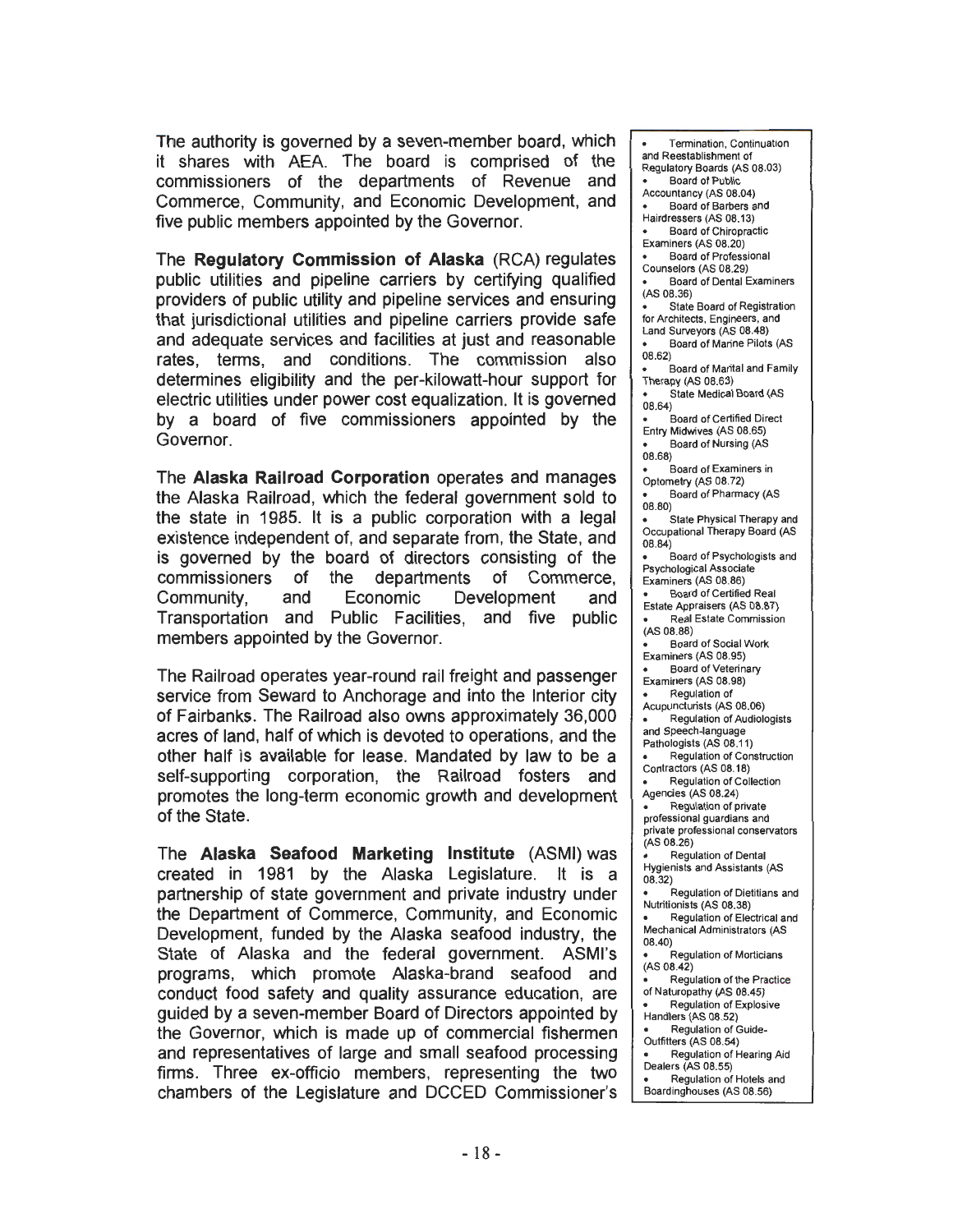Office, round out the board. Eight advisory committees provide input to the seafood marketing and quality assurance programs. ASMl's programs are conducted in the United States and overseas to increase consumption of Alaska seafood and promote quality. Alaska processor and federal funds supply the funding for ASMI operations.

The International Marketing Program promotes Alaska seafood in 15 countries overseas, mainly in Asia and Europe. The International Marketing Program is conducted partially with funding provided by the federal government through the USDA Market Access Program, as well as state matching funds.

The Seafood Technical Program at ASMI promotes Alaska seafood quality from the point of harvest to the consumer's plate. The program conducts quality assurance training and develops and disseminates seafood quality training and handling materials.

Serve Alaska fosters, supports, and promotes the ethic of service and volunteerism and endeavors to engage Alaskans of all ages and backgrounds in tangible, resultsoriented community projects. Since 1994, Serve Alaska has been increasing volunteerism and service to communities in Alaska. One of the commission's primary functions is to oversee grants provided to tribal, local nonprofit and government agencies to run national service programs like AmeriCorps and Learn and Serve America. The commission is comprised of up to 25 members appointed by the Governor to establish the goals and objectives for the mission of the Serve Alaska. Commissioners also provide guidance and oversight to the Executive Director and staff.

## Division of Administrative Services

The Division of Administrative Services provides administrative support services to the department in the areas of accounting, budget, procurement, property control, and information technology.

## Division of Economic Development

The mission of the Division of Economic Development is to promote economic opportunities for Alaskans. The division is a one-stop shop that can assist an existing or proposed business with financing, marketing, business assistance, and governmental coordination. Programs

Regulation of Junk Dealers and Junk Yards (AS 08.60) Regulation of Motor Vehicle Dealers and Buyers' Agents (AS 08.66) Regulation of Nursing Home Administrators (AS 08.70) Regulation of Dispensing Opticians (AS 08.71) Regulation of Pawnbrokers  $\bullet$ and Secondhand Dealers (AS 08.76) Regulation of concert promoters (AS 08.92)  $\bullet$ Regulation of professional geologists (AS 08.02.011) Regulation of euthanasia for domestic animals (AS 03.02.050) Regulation of Mortgage Brokers/Lenders (AS 06.60) Regulation of Corporations (AS 10.06) Money Service Businesses (AS 06.55) Alaska Business License Act (AS43.70) Athletic Commission (AS 05.05, 05.10) Certification of Storage Tank Workers (AS 46.03.375) Student Loan Default Program (AS 14.43.148) Child Support Enforcement Program (AS 25.27.244) Administrative Procedure Act (AS44.62) Department of Commerce, Community, and Economic Development (AS 44.33.020) ALASKA AEROSPACE **CORPORATION** Alaska Aerospace Development Corporation (AS 14.40.821-990) State Facilities Operations and Maintenance (AS 37.07.020(e)) ALASKA INDUSTRIAL DEVELOPMENT AND EXPORT AUTHORITY Alaska Industrial Development and Export Authority (AS44.88) State Facilities Operations and Maintenance (AS 37.07.020(e)) ALASKA ENERGY **AUTHORITY** Alaska Energy Authority (AS 44.83) State Facilities Operations and Maintenance (AS 37.07.020(e)) ALASKA SEAFOOD MARKETING INSTITUTE Alaska Seafood Marketing Institute (AS 16.51 .010-180) REGULATORY COMMISSION OF ALASKA Regulatory Commission of

- Alaska (AS 42.04) Public Utilities Regulatory Act
- (AS 42.05)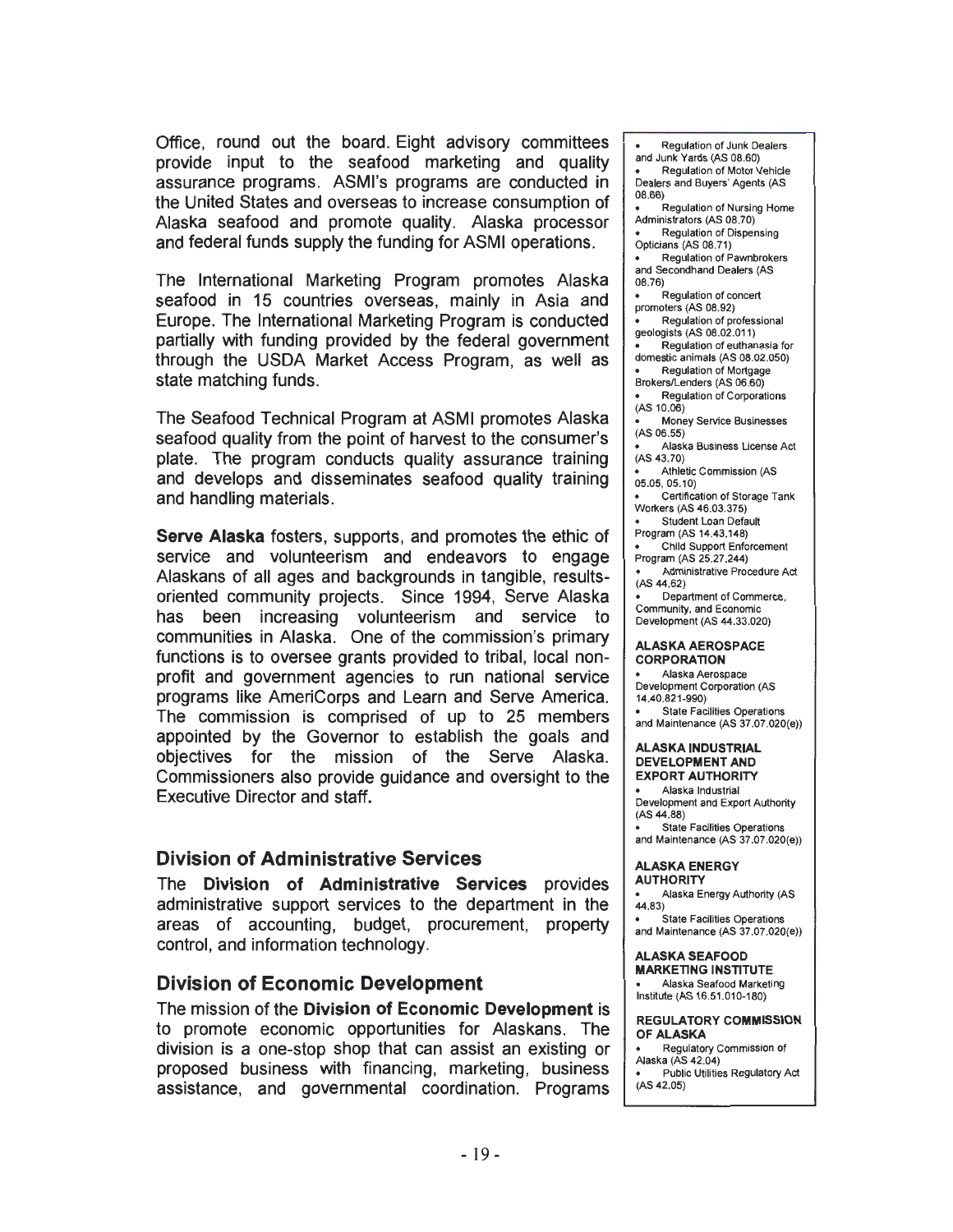focus on business creation and retention, tourism, film, fisheries, forest products, minerals, and direct state lending.

• The **Development Section** provides specialized assistance in tourism, film, fisheries, forest products, minerals, and small business programs that are designed to further diversify Alaska's economic landscape and foster new employment opportunities for Alaskans. Programs include:

```
Pipeline Act (AS 42.06) 
     Rural and Statewide Energy 
Programs (AS 42.45) 
DCED STATE FACILITIES 
RENT 
   State Facilities Operations and
```
Maintenance (AS 37.07.020(e))

AS-Alaska Statute

- Alaska Regional Development Organizations (ARDOR)
- Made in Alaska
- Small Business Development
- Developing Alaska Rural Tourism (DART)
- Tourism Mentorship Assistance
- Alaska Product Preference
- Qualified Trade Association Contract ATIA
- Alaska Visitor Statistics
- The **Financing Section** administers 12 loan programs that direct state funding in industries and areas of the state that are not adequately serviced by the private sector. Active lending is currently available in four of the programs:
	- Commercial Fishing Revolving Loan Fund;
	- Fisheries Enhancement Revolving Loan Fund;
	- Small Business Economic Development (SBED);
	- Rural Development Initiative Fund

## **Division of Banking and Securities**

The **Division of Banking and Securities** examines state-chartered and licensed depository and non-depository financial institutions, administers Alaska's securities laws, and provides consumer and investor education and outreach.

- The **Banking Section** charters and examines state-chartered banks, bank holding companies, credit unions, trust companies, small loan companies, business and industrial development corporations (BIDCOs), as well as premium finance companies.
- The **Securities Section** registers securities; approves exempt securities offerings; licenses, registers, and examines investment advisors and brokerdealers; investigates investor complaints and reports of fraud; and administers proxy filing requirements for Alaska Native Claims Settlement Act corporations.
- The **Consumer Finance Section** registers, licenses, examines and investigates complaints against non-depository financial institutions, which includes mortgage brokers, lenders and originators, as well as money service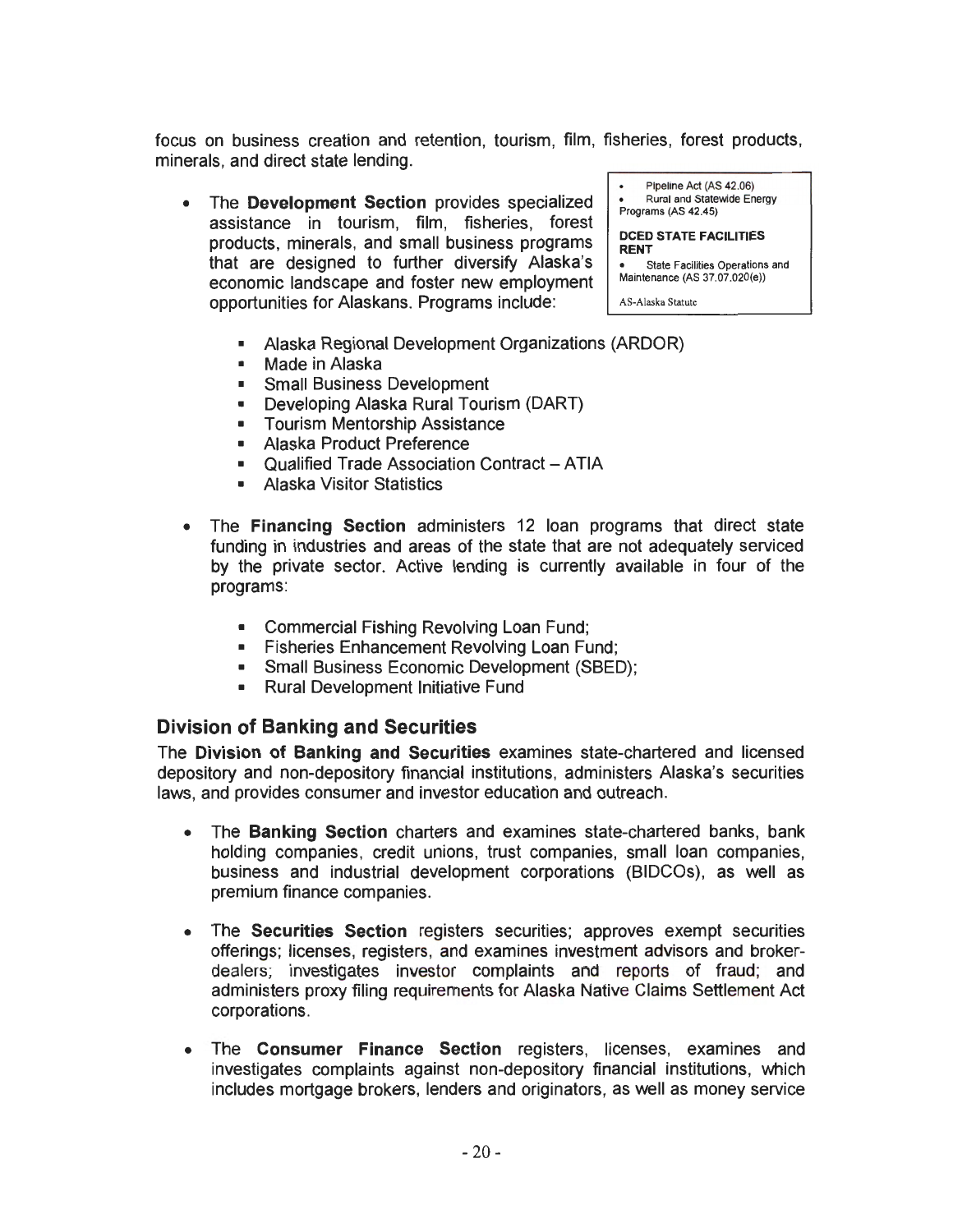businesses, which include: (1) money transmitters (wiring of funds); (2) issuers of traveler's checks, money orders, or stored value cards ; (3) sellers or redeemers or traveler's checks, money orders or stored value cards; and (4) currency dealers or exchangers.

The mission of the **Division of Community and Regional Affairs** (DCRA) is to promote strong communities and healthy economies. DCRA does this by focusing on promoting efficient, accountable and effective local administration of boroughs, cities, tribal governments and nonprofit corporations that provide a public service to communities. DCRA coordinates the resources of state agencies and commissions, federal agencies and commissions, regional nonprofit organizations, municipal governments and tribal governing bodies to develop public service facilities and efficient public service delivery.

DCRA has staff located in seven regional locations across Alaska. Staff in each office are in frequent contact with the surrounding communities, helping to develop and maintain the efficiency and effectiveness of the communities' local governments.

DCRA is composed of the following sections:

- Local Government Assistance and the Rural Utility Business Advisor program
- Planning, Land Management and Resource Development
- Grants Program Administration
- Community Aid and Accountability
- Staff to the Local Boundary Commission
- Office of the State Assessor
- Research and Community Information

Specific key programs run by the DCRA include:

- Municipal Lands Trustee Program
- Shared Revenue Funding Programs like:
	- o Community Revenue Sharing
	- $\circ$  Payments in Lieu of Taxes (PILT)
	- o National Forest Receipts
	- o Fish Tax Revenue Sharing
- Alaska Coastal Management Program (ACMP)
- Community Coastal Impact Assistance Program (CCIAP)
- Community Development Block Grants
- Administration of Designated Legislative Grants
- Alaska Community Database

## **Division of Insurance**

The mission of the **Division of Insurance** is to ensure that competitive, viable, ethical and lawful insurance is available to Alaskans. The Division also provides information about insurance through annual publications designed to heighten consumer awareness. The Division accomplishes this through: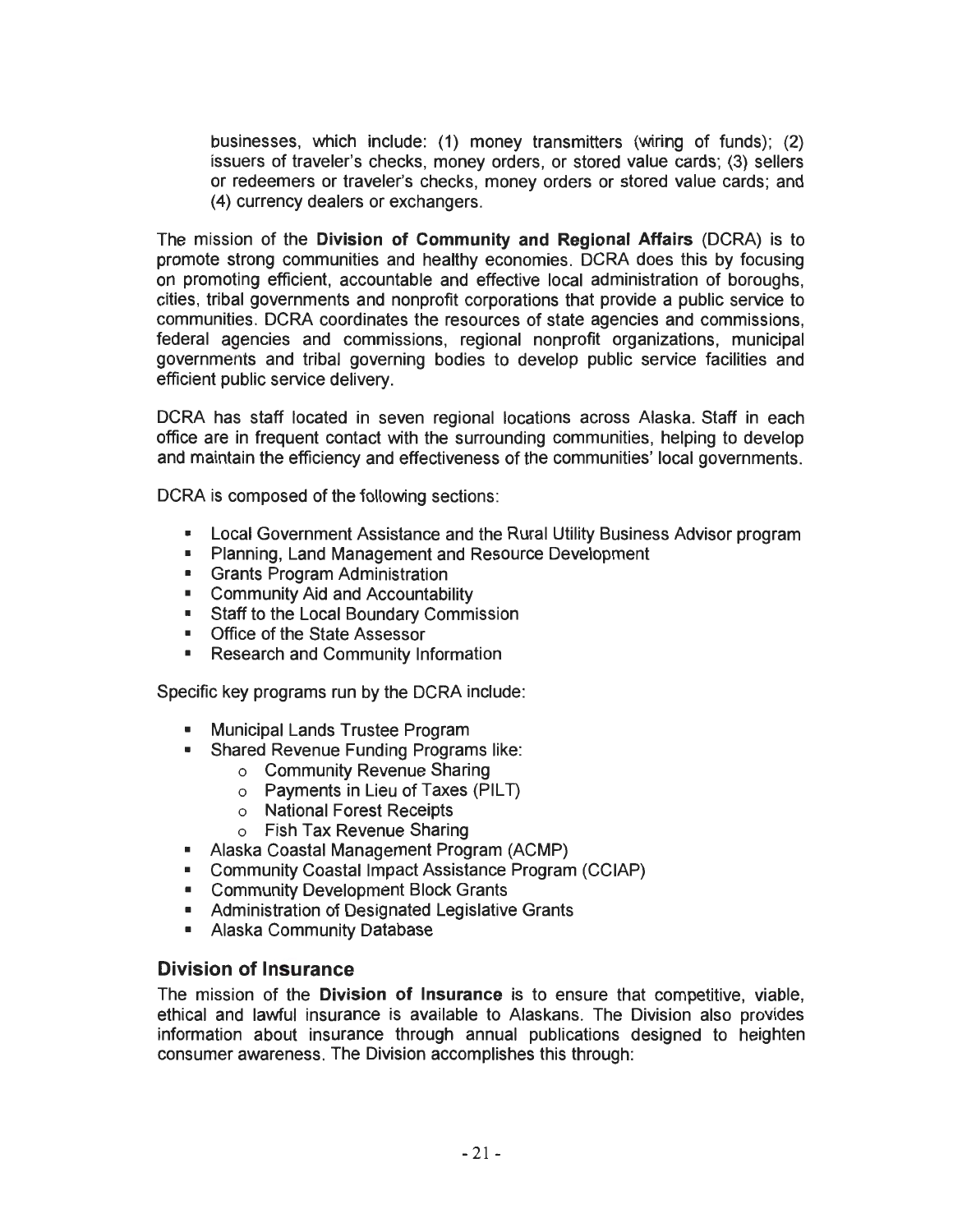- **Financial oversight:** The primary goal of the Division is to enforce the financial examination statutes and regulations to ensure that the insurance companies doing business in Alaska are solvent.
- **Licensing:** Issuing insurance company licenses and producer licenses within reasonable timelines ensures insurance products are available to Alaskans .
- **Compliance:** Various tools, including investigations of consumer complaints and market examination of insurance companies, are utilized to ensure compliance with Alaska statutes and regulations governing insurance companies.
- **Investigations:** Alleged fraudulent insurance activities are investigated leading to both civil administrative actions and criminal convictions, including felony convictions.
- **Filing review:** Rates and forms used by insurers providing insurance coverage of Alaskans are monitored for conformity with statutory standards.
- **Consumer outreach and education:** To ensure consumers have the tools to evaluate and purchase insurance products that are appropriate for their needs, various outreach programs are conducted.

## **Division of Corporations, Business and Professional Licensing**

The **Division of Corporations, Business and Professional Licensing** issues corporate registrations, state business licenses and occupational licenses to practice specific professions.

#### • **Corporations**

This Section examines organizational documents for a variety of business entities, such as corporations, limited liability companies and limited partnerships, and issues Certificates of Authority to foreign business entities doing business in Alaska. This Section also administers the State's trademarks laws and maintains a registry of business names.

#### • **Business Licensing**

A state license is required to conduct business in Alaska. Businesses are classified according to their primary activity. Application forms are available in the division's Juneau and Anchorage offices as well as on the Internet. Business licenses are issued for a one- or two-year period at a cost \$50 for each year. Additional licensing is required for the sale of tobacco or tobacco products, at a cost of \$100 per location.

## • **Investigations**

This Section reviews and investigates complaints concerning violations of the statutes and regulations that govern professional and business licenses. Investigations may include fraud, malpractice, negligence, misconduct, ethics